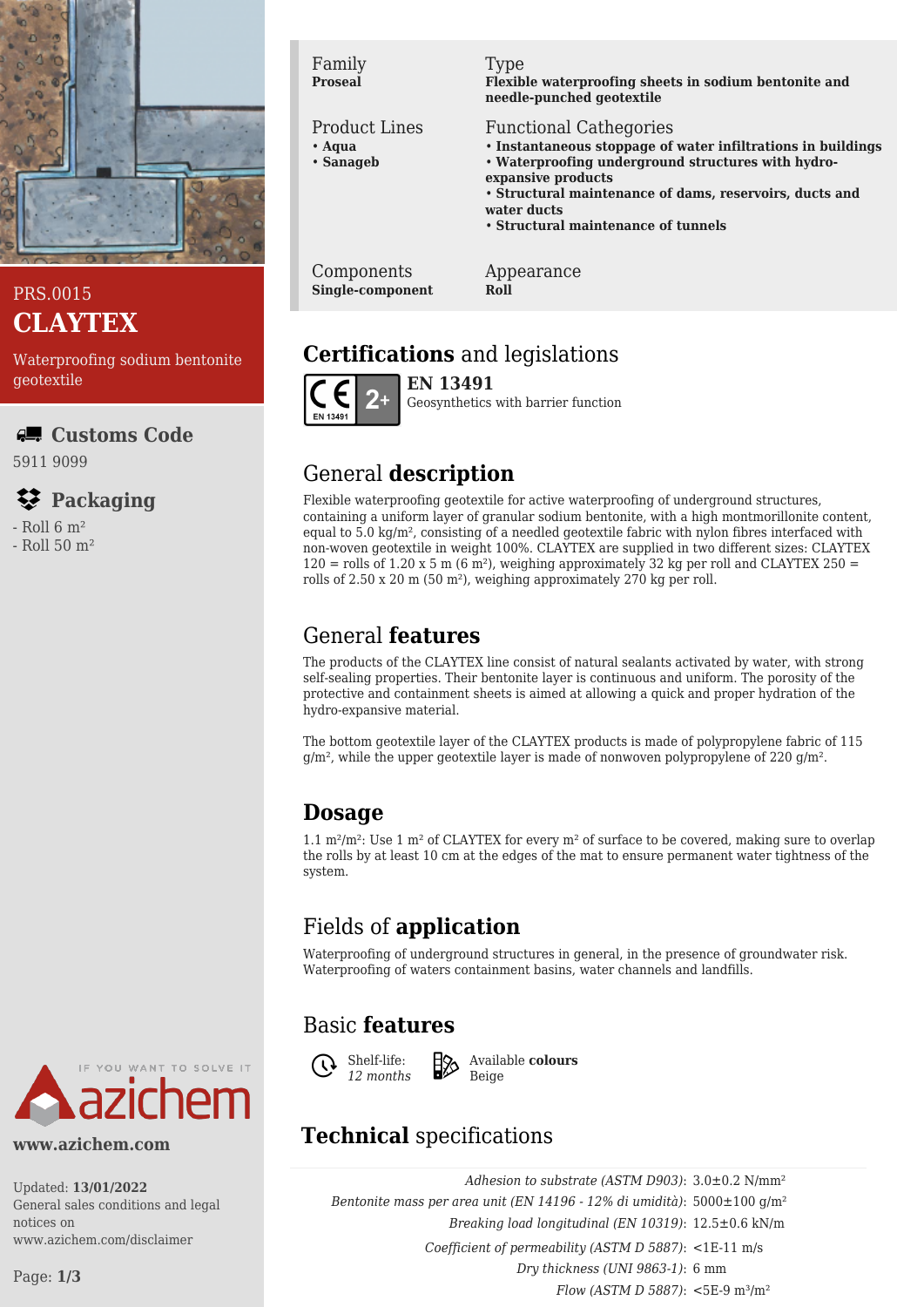*Fluid loss (ASTM D 5891)*: <18 ml *Longitudinal elongation at break*: <30 % *Montmorillonite content*: >90 % *Peeling (ASTM D 6496)*: 200±10 N/m *Resistance to static punching (EN 12236)*: 2000±100 N *Swelling rate (ASTM D 5890)*: 28 ml/2g

### Substrate **preparation**

The surfaces of the application walls must be free of protrusions, cavities, gravel pockets, through holes for formworks, discontinuities from construction joints etc. For this reason, they should be preliminarily reclaimed with anti-shrinkage mortar (REPAR family) or with bentonitebased preparations (CLAYGRAIN). The support must absolutely be compact, otherwise it will be necessary to pre-create a suitable concrete subbase upon laying the bentonite sheet.

### **Instructions** for use

The geotextiles should be placed with the polypropylene side facing the support (the darker side) and fixed by anchor nails with washers; in vertical walls, the installation must proceed from the bottom, after having made a suitable cement mortar cove, to be made preferably with OSMOCEM 447, at the corners produced between the base slab and the elevation wall, in order to facilitate laying the sheet.

Each mat must overlap with the adjacent one by at least 10 cm, arranged to ensure the vertical joints are staggered. It is essential to ensure the mats have an appropriate flap at the geometric discontinuity of the work, of the top of the structures etc. Pay particular attention to laying the bentonite sheets at the corners, wells, stairs, and reinforcement rods protruding from the floor slab.

Avoid proceeding with concrete covering works of bentonite mats in anticipation of heavy rains. In the impossibility of a timely backfill it is necessary to provide for the temporary protection of mats with polyethylene geotextiles of 100-150 g/m².

In case bentonite geotextiles have been installed outside the perimetral brickwork, do not backfill the excavation with material other than sand (sharp rocks, crushed by the weight of dry aggregates, could tear the bentonite sheet).

For more information please contact our Technical Service.

### **Storage** and preservation

Protect from freezing. Store the product in its original packing, in a fresh and dry environment, avoiding frost and direct sunlight. Inadequate storage of the product may result in a loss of rheological performance. Protect from humidity. Store the product at a temperature between  $+5^{\circ}$ C and  $+35^{\circ}$ C.





**www.azichem.com**

Updated: **13/01/2022** General sales conditions and legal notices on www.azichem.com/disclaimer